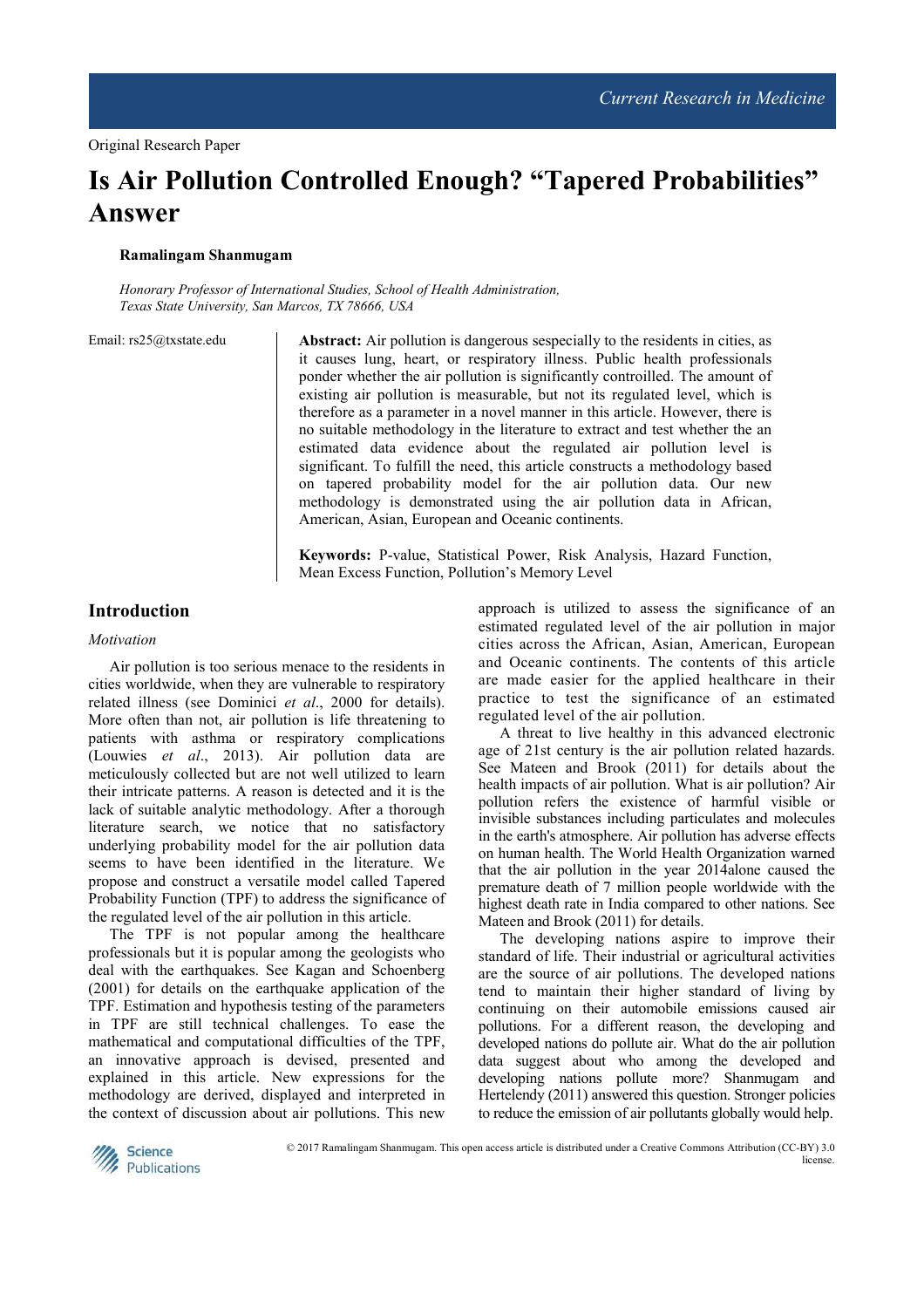More and more industrial wastes are dumped to air, land and water sources and they cause tremendous illnesses. In this process, a significant amount of oxygen in the natural environment is depleted with an increase of adverse toxics in the air. Mainly recognized three culprits in the air pollution are  $PM_{10}$ ,  $SO_2$  and  $NO_2$ .

How does  $PM_{10}$  affect our health? When the  $PM_{10}$  is inhaled, the particles evade the respiratory system's natural defense and lodge deep deposit in the lungs (Pope *et al*., 2002). Health problems begin to arise as the body reacts to these foreign particles. The "sensitive populations" to *PM*10 are children, elders, exercising adults and those suffering from asthma or bronchitis. The presence of  $PM_{10}$  increases the severity of asthma attacks, cause bronchitis, inflict lung diseases and reduce the body's ability to fight infections (see Weinmayr *et al*., 2010 for details). See Figure 1 through Figure 3 for the trend of *PM*10 in global major cities in Africa, America, Asia, Europe and Oceanic continents.

The  $SO_2$  denotes sulfur dioxide and it is a toxic chemical gas with a pungent, irritating smell. More often, it is by volcanos. In ancient times, Romans injected  $SO<sub>2</sub>$  into wine bottles to keep wine fresh and free from bad smell. Inhaling  $SO_2$  causes respiratory difficulties and related lung diseases.

The *NO*<sub>2</sub> is a reddish-brown chemical gas with odor and is often a by-product of human activities, volcanos and lightning (see Figure 10, Figure 11 and Figure 12). The *NO*<sub>2</sub> absorbs sunlight and ozone's thickness. Abundant *NO*2 in air triggers skin cancer, mild irritation in nose and throat, bronchitis, pneumonia and lung diseases.

It appears from the data (see Table 2 and Figure 13 for details) that the level of  $PM_{10}$  is more when the level of *SO*2 is more and vice versa. Hence, this article selects and focuses just the pollutant  $PM_{10}$  for data analytics and continental comparisons (see Figure 1 through Figure 5 for the trend in African, American, Asian, Europe and Oceanic continents).

Data are collected in general worldwide to understand the patterns, sources and practical ways to reduce air pollutions if not their total elimination. However, the efforts are not satisfactory enough always. Why is it so? It is perhaps due to a lack of suitable data analytic methodology, which requires finding a suitable underlying model for the collected data. What is model? The model is an abstraction of the reality. The model has to be simple and yet, powerful to capture the essence in reality. One such powerful model, which could help to capture and assess the regulated level of the air pollution is TPF.

Returning to the discussion of air pollutants, what is particulate matter,  $PM_{10}$ ? It refers to fine suspended (less than 10 microns in diameter which is 1/7th thickness of the human air) capable of penetrating deep into the respiratory tract and causing health damage.



Fig. 1. Africa's *PM*<sup>10</sup>



Fig. 2. America's  $PM_{10}$ 



Fig. 3. Asia's  $PM_{10}$ 



Fig. 4. Europe's  $PM_{10}$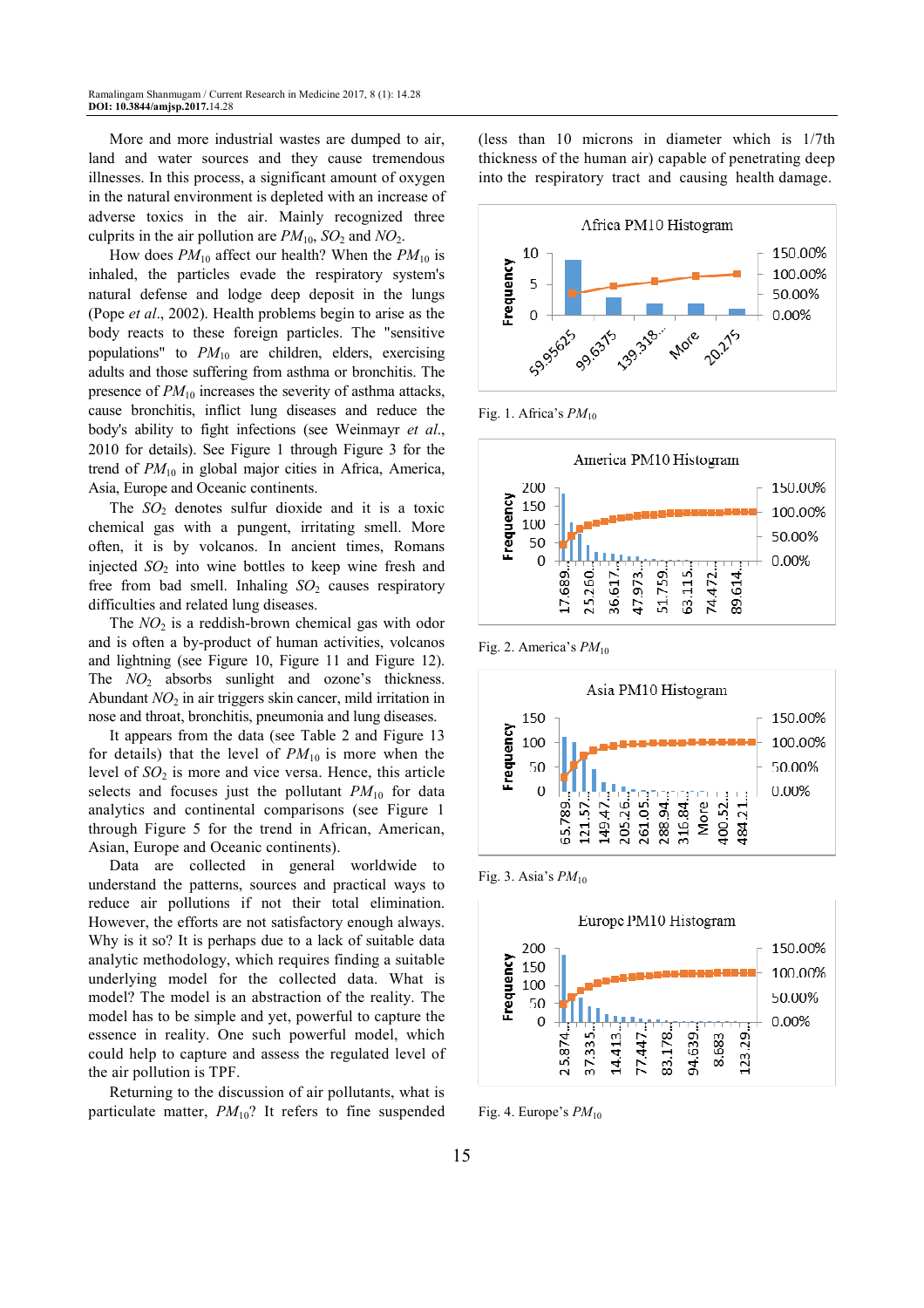| Table 1. Average population, $PM_{10}$ , $SO_2$ and $NO_2$ among countries |       |           |                 |          |                 |      |  |  |
|----------------------------------------------------------------------------|-------|-----------|-----------------|----------|-----------------|------|--|--|
|                                                                            |       |           | SO <sub>2</sub> |          | NO <sub>2</sub> |      |  |  |
| <b>Average Population</b>                                                  |       |           |                 |          |                 |      |  |  |
| in $1.000$                                                                 | Ave   | Min       | Ave             | Min      | Ave             | Min  |  |  |
| 6.438                                                                      | 75.52 | 31        | 81              | 6.00     | 54.79           | 13   |  |  |
| 9.045                                                                      | 28.81 | 10        | 24.54           | 1.0      | 62.54           | 5.00 |  |  |
| 2,533                                                                      | 28.60 |           | 19.51           | 3.00     | 55.09           | 20   |  |  |
| 5,069                                                                      | 48.57 | 10        | 46.75           | $1.00\,$ | 55.29           | 5.00 |  |  |
|                                                                            |       | $PM_{10}$ |                 |          |                 |      |  |  |

Table 1. Average population,  $PM_{10}$ ,  $SO_2$  and *NO*<sup>2</sup> among countries

Table 2. Correlation (with p-value) among  $PM_{10}$ ,  $SO_2$  and  $NO_2$ , controlling population

| var iable $\frac{1}{\sqrt{\frac{1}{10}}}\sqrt{PM_{10}}$ | SO <sub>2</sub> | NO <sub>2</sub> |
|---------------------------------------------------------|-----------------|-----------------|
| $PM_{10}$                                               | 0.47(0.000)     | 0.02(0.83)      |
| SO <sub>2</sub>                                         |                 | 0.18(0.10)      |
| NO <sub>2</sub>                                         |                 |                 |



Fig. 5. Oceanic's  $PM_{10}$ 

See Pope *et al*. (2016) and Malley *et al*. (2017) for details on how the particulate matter destroys health. The  $PM_{10}$  is a mixture of materials such as smoke, soot, dust, salt, acids and metals. Where does  $PM_{10}$  come from? It appears in the atmosphere when gases are emitted from the motor vehicles or industries. Other sources include stoves, fireplaces, dust from construction, landfills, wildfires, brush burning, industrial sources and windblown dust from the open lands.

The other two troubling air pollutants to a healthy living are sulfurdioxide  $(SO<sub>2</sub>)$  and nitrogendioxide  $(NO_2)$ . What is  $SO_2$ ? It is an airpollutant produced when fossil fuels containing sulfur are burned. It contributes to the acid rain and it can damage human health, particularly that of the young and the elders (see Counter and Buchanan, 2004 for details). The  $SO<sub>2</sub>$  is a toxic gas with a pungent, irritating smell, released naturally by the volcanic activity. In the ancient days, the  $SO<sub>2</sub>$  was entered by burning sulfur candles inside empty wine vessels to keep the wine fresh and free from vinegar smell. The  $SO_2$ is a noticeable in the regular atmosphere. The  $SO_2$  is a precursor to the acid rain and all health problems.

What is  $NO_2$ ? The  $NO_2$  is a chemical compound due to industrial synthesis of the nitric acid. At a higher temperature, the  $NO<sub>2</sub>$  appears as a reddish-brown gas

with a biting odor. It is a paramagnetic, bent molecule. It is introduced into the environment by several natural causes. It is used in the space vehicles such as the Titan rockets by the NASA and space agencies. The  $NO<sub>2</sub>$  is a poisonous, pungent gas formed when nitric oxide combines with hydrocarbons and sunlight. See Weinmayr *et al*. (2010) for details.

What are the tolerance levels of the air pollutions? The World Health Organization (WHO) recommends no more than20 micrograms per cubic meter for  $PM_{10}$ , no more than 40micrograms for*NO*<sub>2</sub> and no more than20 micrograms per cubic meter for *SO*<sub>2</sub> (http://apps.who.int). In accordance with the US Clean Air Act, the Environmental Protection Agency (EPA) often reviews the national air quality standards for  $PM_{10}$ , *SO*<sub>2</sub> and *NO*<sub>2</sub>. The remedies to control air pollutions are dust control in roads, building constructions, landfills, landscaping, barrier, fencing to reduce windblown dust, programs to reduce emission from wood stoves and fireplaces, cleaner-burning gasoline and diesel fuels, emission control devices for motor vehicles, controls for industrial facilities etc.

Extracting pertinent evidence from the collected air pollution data and learning the realities using appropriate analytics to formulate healthy environmental policies or to execute regulating procedures are too technical stumbles for the practicing environmentalists on daily basis. To alleviate such stumbles, this article is prepared, articulated and demonstrated with real data on air pollution. One unique environmental policy for all worldwide cities is a feasible target.

This article first introduces formally in the next section a versatile and powerful model called Tapered Probability Function (TPF) with its statistical properties. The aims of this article are to construct a data analytic methodology to use for a statistical comparison of the cities across three ambitiously industrializing continents (namely African, Asian, American, European and Oceanic) with respect to their air pollution levels. Neat new expressions are derived in this article to make a hypothesis testing of an estimated regulated level of the air pollution. The p-values and statistical powers for the three continents are calculated and compared (see Abramowitz and Stegun, 1972 for details). By emulating our new methodology of this article, practicing environmentalists could analyze the air pollution data of their own, rank and classify the places in different groups.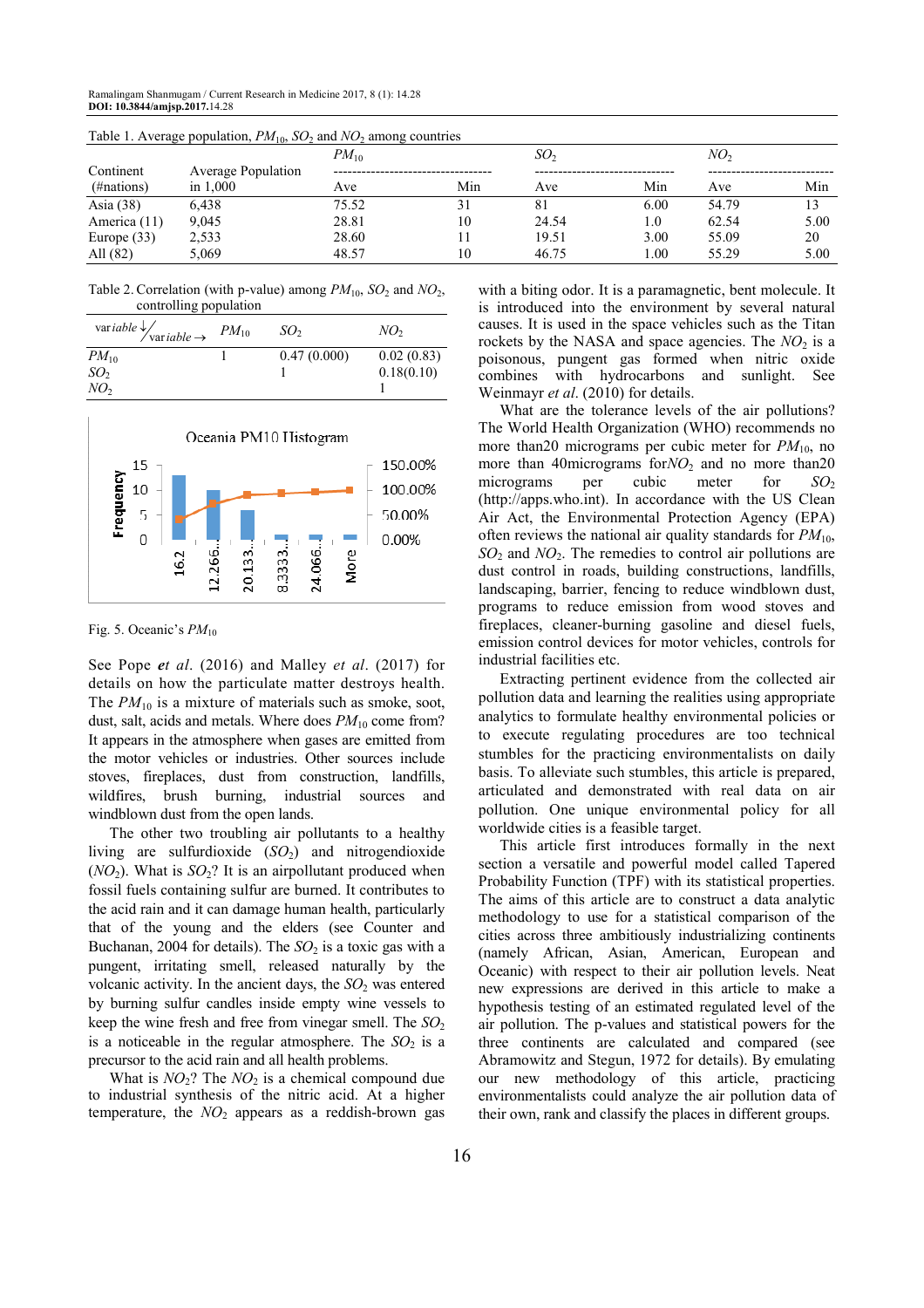#### *How Tapered Frequency Distribution Canassess Air Pollution Level?*

To begin with, let *Y* be a random variable indicating the air pollution level in a city at a specified time. With the parameters  $\theta > 0$ ,  $\tau \ge 0$  and  $\phi \ge 0$  denoting respectively the severity level, a threshold level and an regulated level of the air pollution pattern, let the probability density function:

$$
f(y|\tau,\theta,\phi) = \left(\frac{\phi}{y} + \frac{1}{\theta}\right) \left(\frac{\tau}{y}\right)^{\phi} e^{-\left(\frac{y-\tau}{\theta}\right)},
$$
  
0 \le \tau \le y < \infty; \theta > 0; \phi \ge 0; (1)

with a survival function:

$$
S(y|\tau, \phi, \theta) = \Pr(T \ge y|\tau, \phi, \theta)
$$
  
= 
$$
\int_{\tau}^{y} S(t|\tau, \phi, \theta) dt = \left(\frac{\tau}{y}\right)^{\phi} e^{-\left(\frac{y-\tau}{\theta}\right)}
$$
 (2)

be the underlying model for the data on *Y*. The model (1) is called Tapered Probability Function (TPF). A reason for selecting the TPF (1) is for its versatility to portray the regulated level of the air pollution. The TPF is quite familiar to the geologists who unravel the mysteries behind the earthquakes. The TPF is not that much familiar to the environmentalists or healthcare professionals who deal with air pollution or its impact on health. Some heuristic introductions of the TPF are worthwhile.

First, is f  $(y|\tau, \theta, \phi)$  in (1) a bona fide probability function? To be a bona fide, a function should be nonnegative and the area under the functions should add up to one. For the specified parametric space  $0 \le \tau; \theta > 0; \phi \ge 0$ ; and the sample space  $0 \le \tau \le y < \infty$ , the function  $f(y|\tau, \theta, \phi)$  is non-negative. In addition, the area under the non-negative function is one because

$$
\int_{\tau}^{\infty} \left(\frac{\phi}{y}\right) \left(\frac{\tau}{y}\right)^{\phi} e^{-\left(\frac{y-\tau}{\theta}\right)} dy = 1 - \int_{\tau}^{\infty} \left(\frac{1}{\theta}\right) \left(\frac{\tau}{y}\right)^{\phi} e^{-\left(\frac{y-\tau}{\theta}\right)} dy
$$

Hence, the function  $f(y|\tau, \theta, \phi)$  in (1) is indeed a bona fide probability function. Some heuristic interpretations of the TPF (1) now follows. First, the Tail Value at Risk (*TVaR*) of air pollution function is:

.

$$
E(Y|Y > y_p) = \frac{-\int_{y_p}^{\infty} y dS(y|\tau, \phi, \theta)}{S(y_p|\tau, \phi, \theta)}
$$
  
=  $\phi \theta e^{\frac{y_p}{\theta}}$  (3)

What does the *TVaR* (3) refer? Given the air pollutionexceeds a tolerance mark  $y_p$  (recall that asthma and other respiratory patients in cities like Beijing, Denver, Delhi, Albuquerque among other global cities are advised not to leave home when the pollution level is too dangerous), the average pollution level (see Table 1) on the day is what the expression  $E(Y|Y > y_p)$  in (3) indicates. Notice that it increases as the regulated parameter  $\phi \geq 0$  increases. Of course, the severity parameter θ>0 also plays a role. Furthermore, in such a day for asthma and other respiratory patients not to leave their home, will the pollution not worsen by staying within an extra level "s"? This is called hope probability and it is:

$$
Pr(Y \le m + s | Y > m) = \frac{S(m + s | \tau, \phi, \theta)}{S(m | \tau, \phi, \theta)}
$$
  
=  $(1 + \frac{s}{m})^{-\phi} e^{-\frac{s}{\theta}}$  (4)

See Figure 6 for the dynamics of the hope probability in z-axis,  $\theta$  in x-axis and  $\phi$  in y-axis with m = 10 and s=1. Two things need to be noticed in hope probability (4). They are: (1) when the regulated level,  $\phi$  diminishes to zero due to complete control or as the severity parameter,  $\theta$ diminishes, the hope probability is lesser and (2) the hope probability is lesser when the added amount "s" is larger.

However, if the air pollution exceeds the tolerance mark "t", will it remain within the safety mark "m"? This is called safety probability and it is:

$$
Pr(Y \le m | Y > t) = \frac{S(m+s | \tau, \phi, \theta)}{S(m | \tau, \phi, \theta)}
$$
  
=  $1 - (\frac{t}{m})^{\phi} e^{-(\frac{m-t}{\theta})}$  (5)

The safety probability (5) vanishes, when the tolerance and safety marks are closer. When the regulated parameter  $\phi$  approaches zero (due to strict environmental regulations), thesafety probability (5) converges to only a finite non-zero amount  $1 - e^{-\left(\frac{m - t}{\theta}\right)}$ , but not zero unless the severity rate  $\theta$  is extremely large. For a larger pollution severity (that is,  $\theta \rightarrow \infty$ ), the safety probability (5) converges to a larger amount  $1 - (1 - \phi)^{\phi}$ *m*

depending only on the regulated parameter  $\phi$ . Such observations warn us the importance of dealing simultaneously both the severityand the regulated parameters in discussions of air pollution.

How much memory of the past air pollution pattern is kept by the nature? That is, if the air pollution has crossed a tolerance mark *m*, how probable for the pattern to continue so the air pollution will exceed an additional allowance "*S*"? An answer to this question resides in the memory function (6). That is:

$$
\begin{aligned}\n\text{memory}_{m,s,\tau,\theta,\phi} &= \Pr\left(Y \ge m + s \middle| Y \ge m, \tau,\phi,\theta\right) - \Pr\left(Y > s\right) \\
&= e^{-\left(\frac{m-\tau}{\theta}\right)} \left(\frac{\tau}{s}\right)^{\phi} \left\{1 - \left(1 + \frac{s}{m}\right)^{-\phi} e^{-\left(\frac{s}{\theta}\right)}\right\}.\n\end{aligned}\n\tag{6}
$$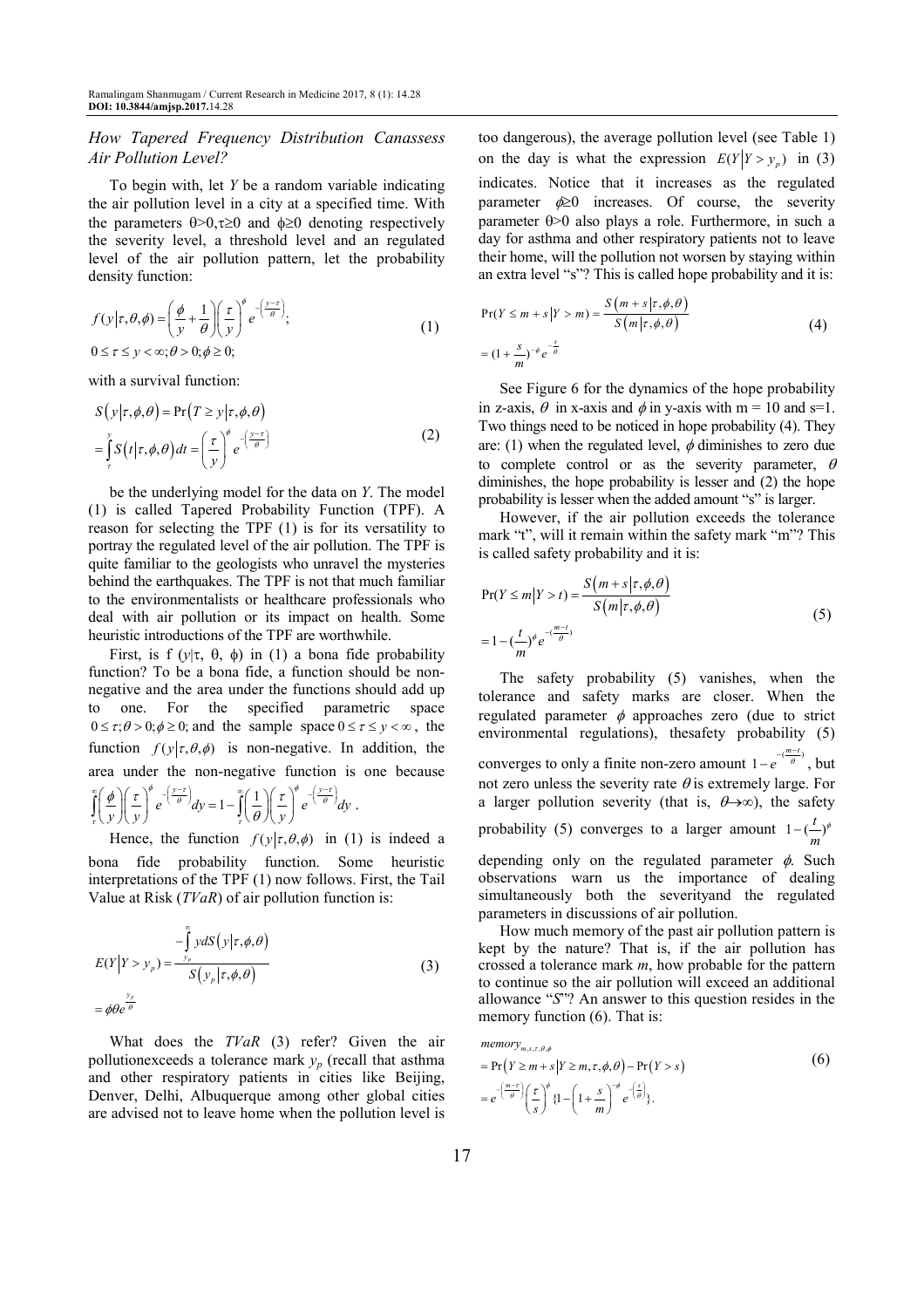Ramalingam Shanmugam / Current Research in Medicine 2017, 8 (1): 14.28 **DOI: 10.3844/amjsp.2017.**14.28



Fig. 6. Hope probability in z-axis, s in x-axis and m in y-axis



Fig. 7. Monotonic decreasing memory in z-axis, s in x-axis and m in y-axis

From the memory function (6), realize that the nature's decreasing memory is expedited by two different co-factors. The first factor −φ  $\left(1+\frac{s}{m}\right)^{3}$ *m* accommodates the influence by the regulated parameter  $\phi$ . The second factor accommodates the influence by the severity parameter  $\theta$ . See Figure 7 for how the dynamics of the nature's memory changes as both the severity and regulated parameters shift. We would have missed the

So far, we have witnessed several advantages of using the TPF (1) to capture and interpret all about air pollutions. The mathematical difficulties of the TPF do continue as we proceed to construct a data analytic methodology. To begin realizing it, note that the mean

above observations without using TPF (1).

 $E(y|\tau, \theta, \phi)$  and variance,  $Var(y|\tau, \theta, \phi)$  of the TPF (1) are:

$$
E(y|\tau, \theta, \phi) = \tau + \text{Shift}_{\tau, \theta, \phi},\tag{7}
$$

where,  $\phi\theta = \tau$  and hence, the pollution level shifts from the threshold,  $\tau$  and the shift is:

$$
Shift_{\tau,\theta,\phi}
$$
\n
$$
\approx \left\{ \frac{(\tau e)^{\phi} \Gamma(1-\phi) \Pr(\chi^2_{\text{max}(1,2]1-\phi|df} > 2\phi)}{(2\theta)^{\phi-1}} \right\},
$$
\n
$$
\rightarrow 2\theta, if \phi \rightarrow 0
$$
\n(8)

And: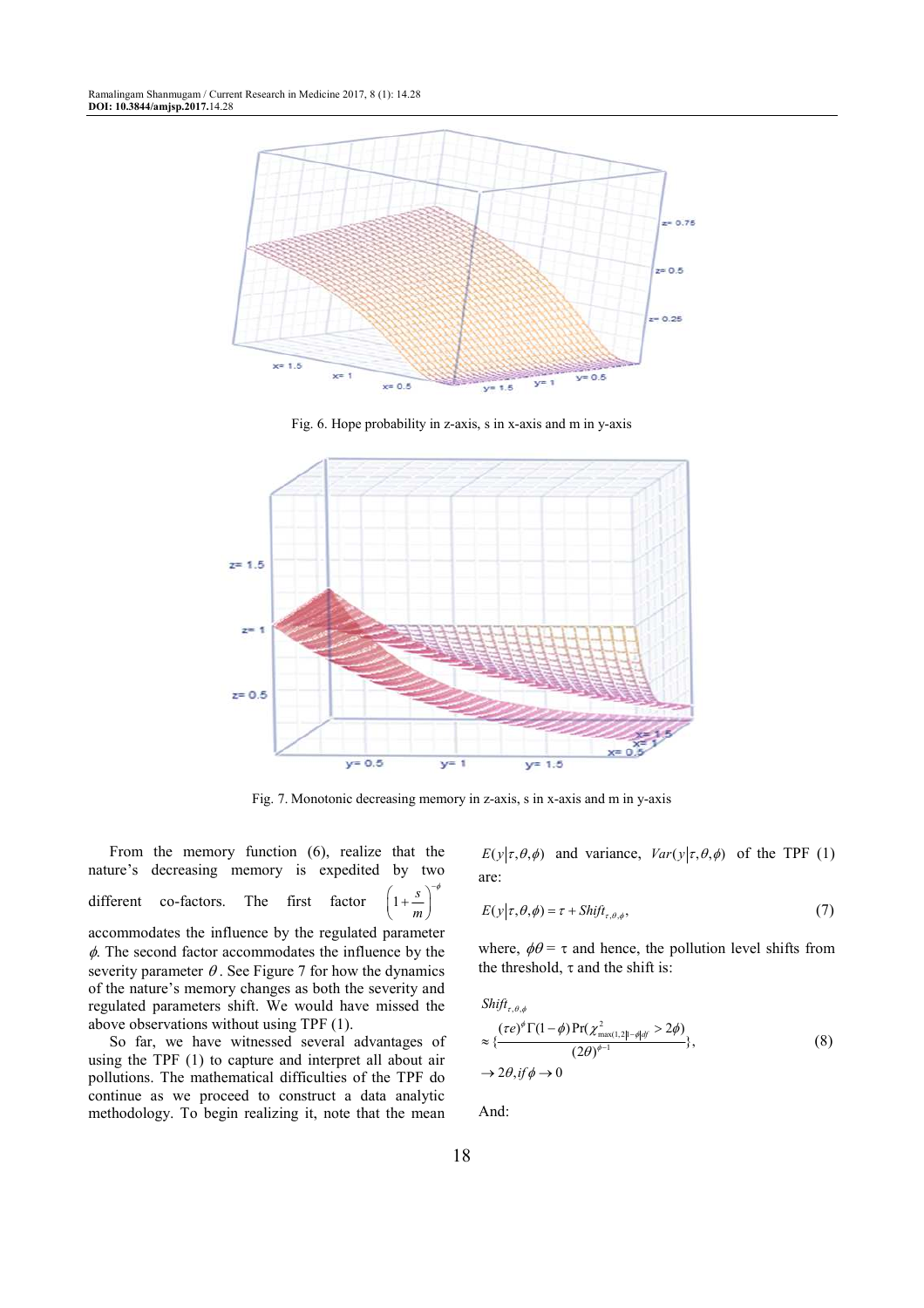$$
Var(y|\tau, \theta, \phi)
$$
  
= 2Shift<sub>\tau, \theta, \phi</sub> [  $\tau$  + 2 $\theta$ (1 -  $\phi$ ) - Shift<sub>\tau, \theta, \phi</sub> ] (9)

The chi-squared distribution function,  $Pr(\chi^2_{mdf} > a)$ has been widely tabulated and it is made available. Usually the Moment Estimators (ME) are easier, in general, compared to the Maximum Likelihood Estimators (MLE). However, for the TPF (1), even the MLEs are difficult as they are seen in (7) and (8) when the regulated parameter approaches one.

Let us now find the MLE. For this purpose, consider a random sample  $y_1, y_2, \ldots, y_n$  from the TPF (1). The obvious Maximum Likelihood Estimator (MLE) of the threshold parameter  $\tau$  is:

$$
\hat{\tau} = \min(y_1, y_2, \dots y_n) = y_{(1)} \tag{10}
$$

for the likelihood function to be non-zero. Then, the loglikelihood function is:

$$
\ln L(\hat{\tau}, \theta, \phi) = \sum_{i=1}^{n} \{\ln\left(\frac{\phi}{y_i} + \frac{1}{\theta}\right) \n+ \phi \ln(\frac{y_{(1)}}{y_i}) - \left(\frac{y_i - y_{(1)}}{\theta}\right) \} \n\approx -n \{\ln \theta + \frac{(\bar{y} - y_{(1)})}{\theta} \n- \phi[\theta \bar{y}_{HM} + \ln y_{(1)} - \bar{y}_{LM}]\} \n- \frac{(\phi \theta)^2}{2} \sum_{i=1}^{n} \frac{1}{y_i^2}
$$
\n(11)

Now, with the notation  $\partial_{\hat{t}}$  indicating the derivative with respect to  $\hat{\tau}$ , equating the score function  $\partial_{\hat{r}} \ln L(\hat{r}, \theta, \phi) = 0$  provides an estimated balancing expression:

$$
\hat{\tau} = y_{(1)} = \hat{\phi}\hat{\theta} \tag{12.a}
$$

where,  $\hat{\phi}$  and  $\hat{\theta}$  are MLEs of the regulated level and severity level of the air pollution and are yet to be found. See Figure 8 about the triangular relation among parameters. Reversing their estimates, we notice a nonestimated balancing expression:

$$
\phi \theta = \tau \tag{12.b}
$$

The expression (12.b) may be heuristically interpreted in a sense as follows. Recall that the parameters  $\theta$  and  $\phi$  respectively portray the severity and regulated level of the air pollution. In practice, when the air pollution's severity is more, the regulated level must have been lesser and vice versa.

The expression (12) asserts that for a specified threshold  $\hat{\tau}$ , the efforts are to reduce the estimated regulated level  $\hat{\phi}$  for a higher estimated severity  $\hat{\theta}$  and vice versa. The MLEs are the simultaneous solutions of the nonlinear score functions  $\partial_{\phi} \ln L(\hat{\tau}, \theta, \phi) = 0$  and  $\partial_{\theta} \ln L(\hat{\tau}, \theta, \phi) = 0$  of the log-likelihood (11). Each of the  $\hat{\phi}_{MLE}$  and  $\hat{\theta}_{MLE}$  are likely to incrementally change depending on the current value of the other in the iterations. These are nonlinear interconnected estimating equations. To ease the process, we differentiate and take then take expectation and substitute the sample variance and mean in appropriate places. For this purpose, we note that the inverse moments  $E[\frac{1}{y}]$  and  $E[\frac{1}{y^2}]$  need to

be obtained. Note that:

$$
E\left[\frac{1}{y}\right] = \int_{\tau}^{\infty} \frac{1}{y} \left(\frac{\phi}{y} + \frac{1}{\theta}\right) \left(\frac{\tau}{y}\right)^{\phi} e^{-\left(\frac{y-\tau}{\theta}\right)} dy
$$
  
\n
$$
= \tau^{\phi} e^{\tau/\theta} \int_{\frac{1}{\tau}}^{0} (\phi x^{\phi+2} + \frac{x^{\phi+1}}{\theta}) \partial_{x}(-\theta e^{-\frac{1}{x\theta}})
$$
  
\n
$$
\approx \frac{1}{\tau} (1 + \frac{\phi\theta}{\tau}) \approx \frac{2}{\tau}
$$
 (13)

And:

$$
E\left[\frac{1}{y^2}\right] = \int_{\tau}^{\infty} \frac{1}{y^2} \left(\frac{\phi}{y} + \frac{1}{\theta}\right) \left(\frac{\tau}{y}\right)^{\phi} e^{-\left(\frac{y-\tau}{\theta}\right)} dy
$$
  
\n
$$
= \tau^{\phi} e^{\tau/\theta} \int_{\frac{1}{\tau}}^{\theta} (\phi x^{\phi+3} + \frac{x^{\phi+2}}{\theta}) \partial_x (-\theta e^{-\frac{1}{x\theta}})
$$
  
\n
$$
\approx \frac{1}{\tau^2} (1 + \frac{\phi \theta}{\tau}) \approx \frac{2}{\tau^2}
$$
\n(14)

because of (12). To find the initial value of the  $\hat{\phi}_{MLE}$ , we consider a limiting scenario  $\ln L(\hat{\tau}, \theta, \phi \rightarrow \infty)$  of the likelihood function. After algebraic simplifications, the MLEs are then obtained and they are:

$$
\hat{\phi}_{MLE} \approx \left\{ \frac{1}{\overline{y}_{LM} - \ln y_{(1)}} \right\}
$$
\n(15)

And:

$$
\hat{\theta}_{MLE,\phi} \approx \frac{|s_y^2 + \overline{y}^2 - y_{(1)}^2|}{2|\overline{y} - \phi(\overline{y} - y_{(1)})|}
$$
(16)

The vector of the MLE, ˆ ˆ θ  $\begin{pmatrix} \hat{\theta} \\ \hat{\phi} \end{pmatrix}$  is asymptotically (with the sample size) bivariate Gaussian distributed around the mean  $\begin{pmatrix} \theta \\ \phi \end{pmatrix}$  with variance-covariance matrix:

$$
\Sigma = I_{2x2}^{-1} = \{ E \begin{pmatrix} -\partial_{\theta\theta}^2 \ln L & -\partial_{\theta\phi}^2 \ln L \\ -\partial_{\theta\phi}^2 \ln L & -\partial_{\phi\phi}^2 \ln L \end{pmatrix} \}^{-1}
$$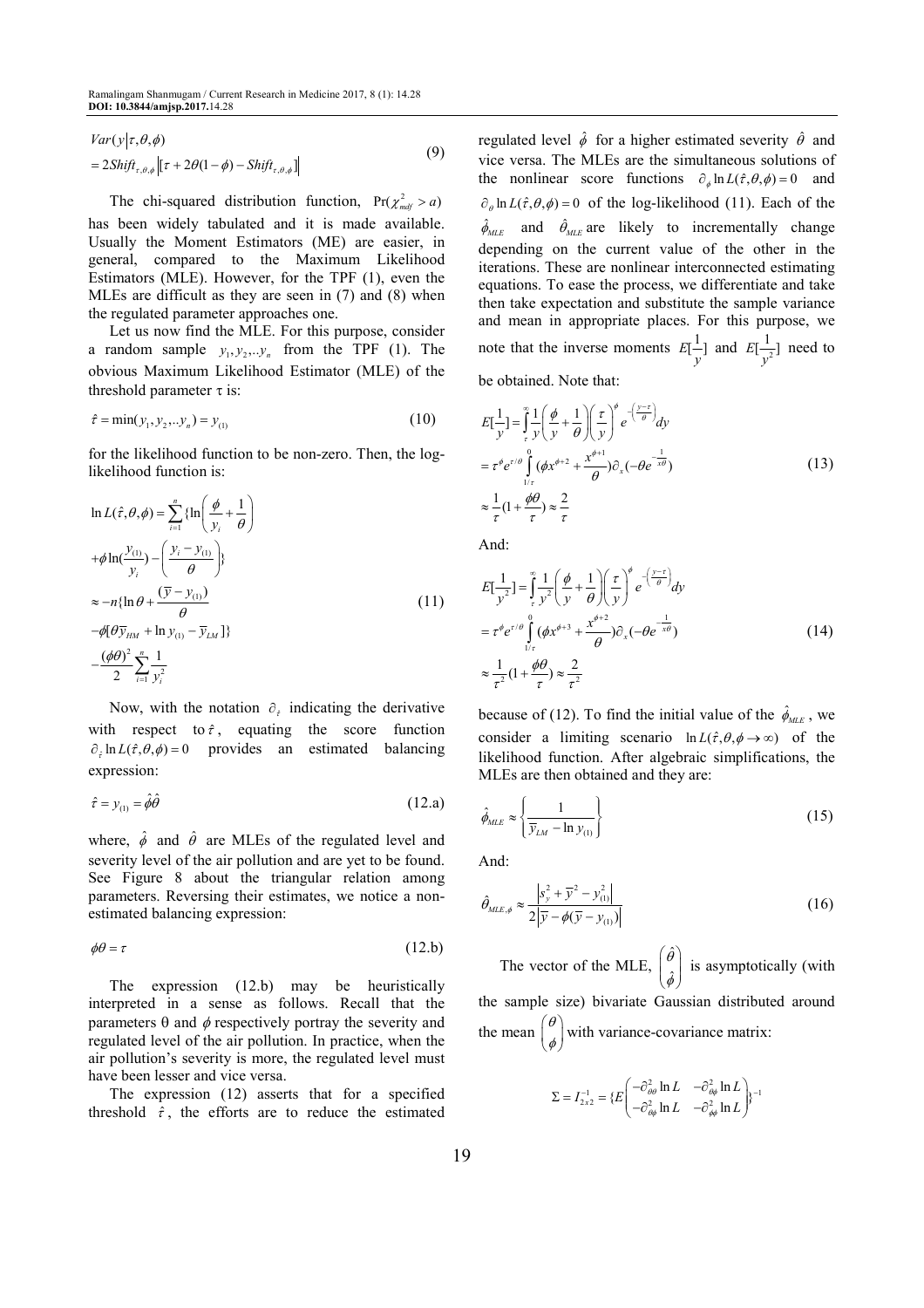

Fig. 8. Nonlinear balancing relation  $\hat{\tau}$  in z-axis,  $\hat{\phi}$  in x-axis and  $\hat{\theta}$  in y-axis

where,  $I_{2\times 2}$  is the expected Fisher's information matrix,  $\partial_{ij}^2$  is the second derivative with respect to *i* and *j*. That is:

$$
I \approx n \left( \frac{(E[y] - y_{(1)}) + \theta}{\theta^3} - \frac{1}{y_{(1)}} \right) \left( \frac{\theta}{y_{(1)}} \right)
$$
(17)

The *E*(*Y*) is derived in (7). The determinant of the Fisher's information matrix is:

$$
D \approx \left| \frac{E(y) - y_{(1)}}{\theta y_{(1)}^2} \right| \tag{18}
$$

What is hazard function for the TPF? The hazard function is the ratio of the probability function over the survival function. In the survival analysis, the hazard function is recognized as the failure rate function. The hazard function for the TPF (1) is much simpler expression:

$$
h(y|\tau,\theta,\phi) = \frac{f(y|\tau,\theta,\phi)}{S(y|\tau,\theta,\phi)} = \left(\frac{\phi}{y} + \frac{1}{\theta}\right)
$$
(19)

See Figure 7 for the graphics of (19). The hazard function (19) is impacted by both the air pollution's severity and regulated level. See Patel and Schoenberg (2011) for details about the graphical approaches. In a scenario of higher air pollution's severity (that is,  $\theta \rightarrow \infty$ ), the air pollution's regulated level has a full advantage marginally on the hazard (that is,  $\lim_{\theta \to \infty} h(y | \tau, \theta, \phi) =$  $\lim_{n\to\infty} h(y|\tau,\theta,\phi) = \left(\frac{\phi}{v}\right)$  $h(y|\tau, \theta, \phi) = \left(\frac{\phi}{y}\right).$  In a scenario of completely controlled and reduced air pollution by the regulated (that is,  $\phi \rightarrow 0$ ), the air pollution's severity has a full advantage marginally on

the hazard function (that is,  $\lim_{\phi \to 0}$  $\lim_{\phi \to 0} h(y|\tau, \theta, \phi) = \left(\frac{1}{\theta}\right)$  $h(y|\tau, \theta, \phi) = \left(\frac{1}{\theta}\right).$ 

To advise asthma and other respiratory patients, the healthcare professionals wonder, at times, whether an estimated air pollution's regulated level,  $\hat{\phi}$  is statistically significant. This amounts to testing the null hypothesis  $H_o: \phi = 0$  against an alternative hypothesis  $H_1$ :  $\phi = \phi_1 \neq 0$ , where  $\phi_1$  is a specified value. For this purpose, the Wald's (1943) likelihood ratio approach is resorted. The Wald's approach is a powerful data analytic methodology.

In our context, to test the null hypothesis  $H_o: \phi = 0$ against an alternative hypothesis  $H_1$ :  $\phi \neq 0$ , we will use the log-likelihood ratio test statistic (20) below:

$$
-\ln \Lambda_{\phi_0} = \ln L(\hat{\tau}, \hat{\theta}_{\phi=\hat{\phi}}, \hat{\phi}) - \ln L(\hat{\tau}, \hat{\theta}_{\phi=\phi_0}, \phi_0)
$$
  
\n
$$
\approx n\{\ln(\frac{\hat{\theta}_{\phi=\phi_0}}{\hat{\theta}_{\phi=\hat{\phi}}}) + (\bar{y}_{AM} - y_{(1)})(\frac{1}{\hat{\theta}_{\phi=\phi_0}} - \frac{1}{\hat{\theta}_{\phi=\hat{\phi}}})
$$
  
\n
$$
+\hat{\phi}(\hat{\theta}_{\phi=\hat{\phi}}\bar{y}_{HM} - \bar{y}_{LM} + \ln y_{(1)})\}
$$
\n(20)

which follows a non-central chi-squared probability distribution with one degrees of freedom (df) and the non-centrality parameter  $\hat{\delta}_{o} = \left(\frac{\hat{\phi}}{\text{var}(\hat{\phi})}\right)^{2}$  $\hat{\delta}_o = \begin{pmatrix} \phi \\ \frac{\hat{\phi}}{\text{var}(\hat{\phi})} \end{pmatrix}$  $\vec{v}_o = \left(\frac{\hat{\phi}}{\text{var}(\hat{\phi})}\right)$ , where  $\hat{\text{var}}(\hat{\phi})$  is the MLE of diagonal element in the inverse of the variance-covariance matrix of the MLEs  $i=1$  $=\sum_{i=1}^n y_i / n \quad \overline{y}_{HM} = \sum_{i=1}^n \frac{1}{y_i} / n$  $\mu_{AM} - \sum_{i=1}^{N} y_i \cdot n \quad y_{HM} - \sum_{i=1}^{N} y_i$  $\overline{y}_{AM} = \sum_{i=1}^{n} y_i / n \quad \overline{y}_{HM} = \sum_{i=1}^{n} \frac{1}{y_i} / n$  and  $\overline{y}_{LM} = \sum_{i=1}^{n} \ln y_i / n$  $\overline{y}_{LM} = \sum_{i=1}^{\infty} \ln y_i / n$  are respectively the arithmetic, harmonic and logarithmic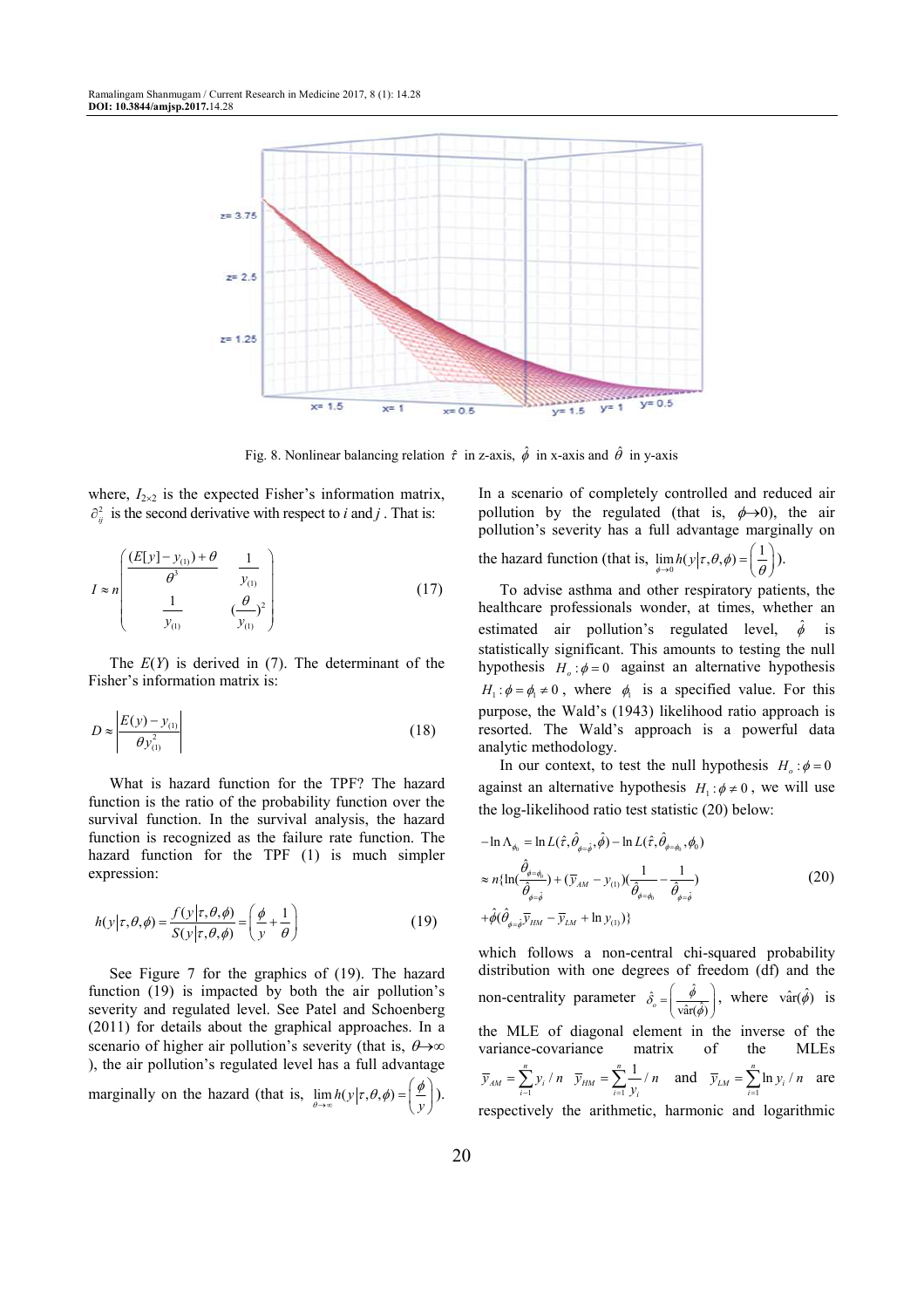means of the data (see Johnson *et al*., 1995 for details). Note that:

$$
\hat{\theta}_{\hat{\phi}} \approx \frac{|s_y^2 + \bar{y}^2 - y_{(1)}^2|}{2|\bar{y} - \hat{\phi}(\bar{y} - y_{(1)})|}
$$
(21.a)

$$
\hat{\theta}_{\phi=0} \approx \frac{|s_y^2 + \overline{y}^2 - y_{(1)}^2|}{2\overline{y}}
$$
 (21.b)

And:

$$
\hat{\phi} \approx \left| \frac{1}{\overline{y}_{LM} - \ln y_{(1)}} \right| \tag{21.c}
$$

Stuart and Ord(1994) for properties of the non-central chi squared probability distribution. Recall that the MLE,  $\text{var}(\hat{\phi})$  of variance-covariance matrix which is the inverse of the estimated Fisher's information matrix  $\hat{I}_{2x2}$ , in (18). Using the determinant (18) of the Fisher's information matrix  $I_{2x2}$ , the variance-covariance matrix is obtained and it is:

$$
\Sigma = \begin{pmatrix} \text{var}\,\hat{\theta} & \text{cov}\{\hat{\theta}, \hat{\phi}\} \\ \text{cov}\{\hat{\theta}, \hat{\phi}\} & \text{var}\,\hat{\phi} \end{pmatrix}
$$
\n
$$
\approx \frac{\theta y_{(1)}^2}{n|E(y) - y_{(1)}|} \begin{pmatrix} (\frac{\theta}{y_{(1)}})^2 & -\frac{1}{y_{(1)}} \\ -\frac{1}{y_{(1)}} & \frac{(E[y] - y_{(1)}) + \theta}{\theta^3} \end{pmatrix}
$$
\n(22.a)

Hence, the variance is (1)  $\text{var}\,\hat{\phi} \approx \frac{\varphi}{n} \{1 + \frac{\theta}{|E(y) - y_{(1)}|}\}.$  $\hat{\phi} \approx \frac{\phi}{n} \left\{ 1 + \frac{\theta}{\left| E(y) - y_{(1)} \right|} \right\}.$ 

Incidently, the correlation between the MLEs of the air pollution's severityrate and the regulated level is:

$$
corr(\hat{\theta}, \hat{\phi}) \approx -\sqrt{\frac{\theta}{\{\theta + |E(y) - y_{(1)}|\}}}
$$
 (22.b)

Interestingly, the correlation (22.b) points out that when the air pollution's regulated level (that is,  $\phi$ ) is low, the air pollution's severity (that is,  $\theta$ ) is higher and it makes sense. Also, we notice from (22.b) that such a correlation is inversely proportional to the detected variability,  $Var(\hat{\phi})$  of the estimated regulated levels,  $\hat{\phi}$ . In other words, the more variability among the estimated regulated levels,  $\hat{\phi}$  lessens the correlation between the estimated air pollution's regulated and the severityrate.

We now return to the hypothesis testing. Under null hypothesis,  $H_o: \phi = 0$ , note that the noncentrality parameter is:

$$
\hat{\delta}_o = \left(\frac{\hat{\phi}}{\text{var}(\hat{\phi})}\right) \approx \frac{n}{\left\{1 + \frac{\hat{\theta}_{\phi=0}}{|\overline{y} - y_{(1)}|}\right\}}
$$

where,  $\hat{Q}_{\phi=0} \approx \frac{S_y^2 + \overline{y}^2 - y_{(1)}^2}{2\pi}$  $\theta_{\phi=0} \approx \frac{1+\mu}{2}$  $\approx \frac{|s_y^2 + \bar{y}^2 - y_0^2|}{\bar{y}^2 - y_0^2|}$  $\frac{y(x)}{y}$ .It is known that the noncentral chi squared probability distribution with one df and non-centrality parameter  $\delta$  approximately follows  $1 + \frac{1}{1}$ δ δ  $\left(1+\frac{\delta}{1+\delta}\right)$  times a central chi squared probability distribution with  $\left(\frac{\{1+\delta\}^2}{1-\delta\sigma^2}\right)$  $1 + 2\epsilon$ δ δ  $(1+\delta)^2$  $\left(\frac{1+o_f}{1+2\delta}\right)$  df (Stuart and Ord, 1994). This suggests that the null hypothesis  $H_0 : \phi = 0$  could be rejected in favor of an alternative hypothesis  $H_o$ :  $\phi = 0$  if:

$$
-\ln \Lambda_o > \left(1 + \frac{\delta_o}{1 + \delta_o}\right)\chi^2_{\left(\frac{\{1 + \delta\}^2}{1 + 2\delta}\right) d^f}.
$$

where, the right side is the critical value based on the  $100(1-\alpha)^{th}$  percentile of the central chi squared probability distribution with  $\left(\frac{\{1+\delta\}^2}{1-\delta\right)^2}$  $1 + 2\epsilon$ δ δ  $(1+\delta)^2$  $\left(\frac{1+O_3}{1+2\delta}\right)$ df and a significance effect  $\alpha \in (0,1)$ . We now write the p-value (23) for rejecting the null hypothesis in favor of an alternative hypothesis and it is:

$$
p-value
$$
  
=  $\Pr[\chi^2_{\left(\frac{(1+\delta_o)^2}{1+2\delta_o}\right]d^r,\alpha} > -\ln \Lambda_{\phi_0} / \left(1 + \frac{\delta_o}{1+\delta_o}\right)$  (23)

The statistical power of the test statistic (20) can be calculated with a selection of a specific value for  $\phi = \phi_1$ in the alternative hypothesis. The statistical power is the probability of rejecting the null hypothesis  $H_o: \phi = 0$  in favor of an alternative hypothesis  $H_1$ :  $\phi = \phi_1 = 0.5$ . Under the alternative hypothesis, the minus log likelihood ratio is:

$$
-\ln \Lambda_{\phi} \approx \ln L(\hat{\tau}, \hat{\theta}_{\phi=\hat{\phi}}, \hat{\phi}) - \ln L(\hat{\tau}, \hat{\theta}_{\phi=\phi}, \phi_{1})
$$
  

$$
\approx n\{\ln(\frac{\hat{\theta}_{\phi=\phi}}{\hat{\theta}_{\phi=\hat{\phi}}}) + (\bar{y}_{AM} - y_{(1)})(\frac{1}{\hat{\theta}_{\phi=\phi}} - \frac{1}{\hat{\theta}_{\phi=\hat{\phi}}})
$$
  

$$
+\hat{\phi}([\hat{\theta}_{\phi=\hat{\phi}} - \hat{\theta}_{\phi=\phi_{1}}]\bar{y}_{HM} - \bar{y}_{LM} + \ln y_{(1)})\}
$$
(24)

The expression (24) follows a non-central chisquared probability distribution with one df and noncentrality parameter:

$$
\hat{\delta}_1 = \left(\frac{\hat{\phi} - \phi_1}{\hat{\text{var}}(\hat{\phi})}\right) \approx \frac{n\left\{1 - \frac{\phi_1}{\hat{\phi}}\right\}}{\left\{1 + \frac{\hat{\theta}_{\phi - \phi_1}}{|\overline{y} - y_{(1)}|^{2}}\right\}}
$$
(25a)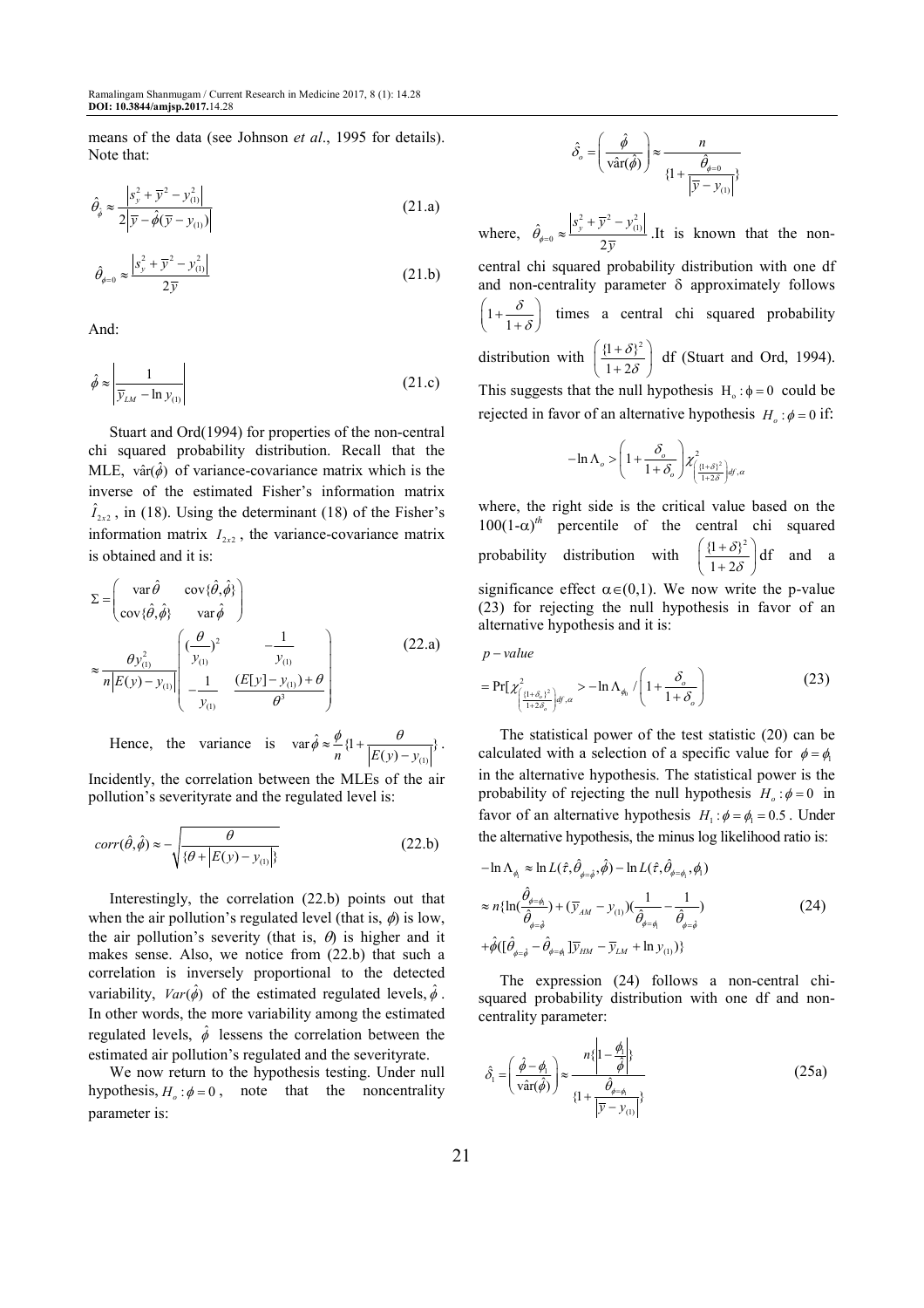Where:

$$
\hat{\theta}_{\phi=\phi} \approx \frac{\left| s_y^2 + \overline{y}^2 - y_{(1)}^2 \right|}{2\left| \overline{y} - \phi_1(\overline{y} - y_{(1)}) \right|} \tag{25b}
$$

The non-central chi squared probability distribution with one df and non-centrality parameter  $\hat{\delta}_1$  is approximately  $(1 + \frac{6}{1})$ 1  $\hat{\delta}$  $(1 + \frac{\delta_1}{1 + \hat{\delta}_1})$  times a central chi squared score with  $\frac{(1+\hat{\delta}_1)^2}{(1+\hat{\delta}_1)^2}$ 1  $(1 + \hat{\delta}_1)^2$  $(1 + 2\hat{\delta}_1)$  $+\delta$  $+\frac{6(1)}{2(6)}$  df. The power is the probability of accepting a true alternative hypothesis  $H_1$ :  $\phi = \phi_1 \neq 0$ . That is:

$$
Power = \Pr[\chi^{2}_{\left(\frac{(1+\hat{\delta}_{1})^{2}}{(1+2\hat{\delta}_{1})}\right)d} \left(\frac{1+\frac{\delta_{o}}{1+\delta_{o}}\right)(- \ln \Lambda_{\phi=\phi_{1}}) \chi^{2}_{\left(\frac{(1+\hat{\delta}_{0})^{2}}{(1+2\hat{\delta}_{o})}\right)d^{r}, \alpha}}{\left(1+\frac{\delta_{1}}{1+\delta_{1}}\right)(- \ln \Lambda_{\phi=o_{1}})}
$$
(26)

We now turn to discuss two extreme scenarios of the above mentioned data analytics. The first scenario is one in which the air pollution severity is highest (that is,  $\theta \rightarrow \infty$ ). The second scenario is one in which the air pollution's regulated level is smallest (that is,  $\phi \rightarrow 0$ ).

#### *Scenario 1 (Pareto Distribution)*

When the air pollution severity rate is highest (that is,  $\theta \rightarrow \infty$ ), the TPF (1) becomes Pareto PDF:

$$
f(y|\theta \to \infty, \tau, \phi)
$$
  
=  $\left(\frac{\phi}{y}\right) \left(\frac{\tau}{y}\right)^{\phi}$ ;  
 $0 \le \tau \le y < \infty; \phi \ge 0;$  (27)

as a special case with the survival function  $S(y | \tau, \phi, \theta \to \infty) = \left(\frac{\tau}{y}\right)^{\phi}$ . The mean and variance are:

$$
E(y|\tau,\theta,\phi) = \frac{\phi}{(\phi-1)\tau^{\phi-1}}
$$
\n(28)

And

$$
Var(y|\tau, \theta, \phi) = \frac{\phi[(\tau^{\phi} - 1)\phi(\phi - 2) + \tau^{\phi}]}{(\phi - 2)[(\phi - 1)\tau^{(\phi - 1)}]^{2}}
$$
(29)

What is Pareto distribution? Pareto (1897) introduced a power-law (later it was called Pareto distribution in his name) to describe the differential allocation of wealth in society. It provides a better-fitting alternative when other (such as the lognormal, half-normal, exponential, Frechet) distributions fails to fit less heavy tail frequency pattern. The hope probability (4) becomes

$$
Pr(Y \le m + s | Y > m) = (1 + \frac{s}{m})^{-\phi}.
$$

However, the safety probability (5) becomes  $Pr(Y \le m | Y > t) = 1 - (\frac{t}{m})^{\phi}$ .

How much memory (6) of the past air pollution pattern is kept by the nature? That is:

$$
memory_{m,s,\tau,\theta,\phi} = \left(\frac{\tau}{s}\right)^{\phi} \left\{ \left(1 + \frac{s}{m}\right)^{-\phi} - 1 \right\}.
$$

The MLE of the threshold parameter  $\tau$  is for  $\hat{\tau} = \min(y_1, y_2, \dots, y_n) = y_{(1)}$  the likelihood function to be nonzero. Also, the MLE is:

$$
\hat{\phi}_{MLE} = \frac{n}{\sum_{i=1}^{n} \ln(\frac{y_i}{\hat{\tau}})}
$$

The hazard function in (19) is  $h(y | \tau, \theta, \phi) = \left( \frac{\phi}{y} \right)$ .

*Scenario 2 (Guaranteed Exponential Distribution):* 

When the air pollution's regulated level is negligible (that is,  $\phi \rightarrow 0$ ), the TPF (1) approaches guaranteed exponential PDF:

$$
f(y|\theta,\phi) = \left(\frac{1}{\theta}\right) e^{-\left(\frac{y-\tau}{\theta}\right)};
$$
  
0 \le \tau \le y < \infty; \theta > 0

as a special case with the survival function  $S(y | \tau, \phi \rightarrow 0, \theta) = e^{-\left(\frac{y-\tau}{\theta}\right)}$ .

First, the tail value at risk (*TVaR*) in (3) of air pollution function becomes  $E(Y|Y > y_p) \to 0$ . The hope

probability in (4) becomes  $Pr(Y \le m + s | Y > m) = e^{-\frac{s}{\theta}}$ .

The  
safety probability (5) becomes  

$$
Pr(Y \le m | Y > t) = 1 - e^{-\frac{(m-t)}{\theta}}.
$$

How much memory of the past air pollution pattern is kept by the nature in this scenario? The memory function  $(m-\tau)$   $(s)$ 

(6) is *memory*<sub>m,s,r,\theta,\phi</sub> = 
$$
e^{-\left(\frac{m-r}{\theta}\right)} \{e^{-\left(\frac{\phi}{\theta}\right)} - 1\}
$$
.

The mean,  $E(y|\tau, \theta, \phi)$  in (7) and variance,  $Var(y|\tau, \theta, \phi)$  in (8) become respectively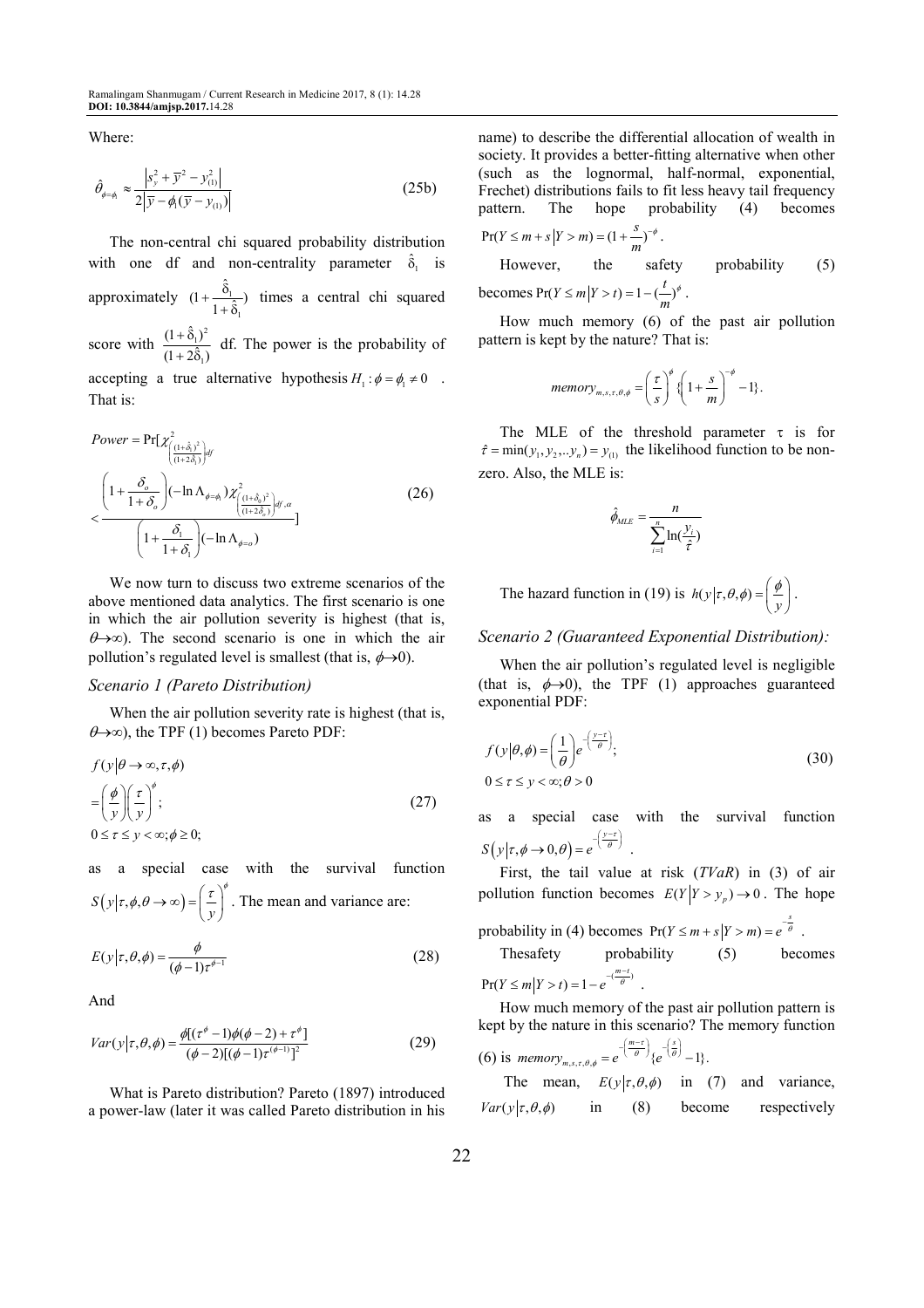$E(y | \tau, \theta, \phi) = \tau + \text{Shift}_{\tau, \theta, \phi}$ , where the pollution level shifts from the threshold,  $\tau$  is  $Shift_{r,\theta} = 2\theta e^{r/\theta} Pr(\chi^2_{2df} > \frac{2\tau}{\theta})$ depending on just the air pollution's severity  $\theta$  and  $Var(y|\tau, \theta) + [E(y|\tau, \theta)]^2$ .

$$
= \tau^2 + 8\theta^2 e^{\tau/\theta} \Pr(\chi^2_{4df} > \frac{2\tau}{\theta})
$$

The MLE of the threshold parameter  $\hat{\tau} = \min(y_1, y_2, \dots, y_n) = y_{(1)}$  is for the likelihood function to be non-zero. Then, the log-likelihood function is

$$
\ln L(\hat{\tau}, \theta) = \sum_{i=1}^{n} \le \left\{ \ln \left( \frac{1}{\theta} \right) - \left( \frac{y_i - y_{(1)}}{\theta} \right) \right\}.
$$
  
The MLE of the air pollut

tion's severity is  $s_y^2 + \overline{y}^2 - y_{(1)}^2$ 

$$
\hat{\theta}_{MLE,\phi\neq0}\approx\frac{|s_y+y-y_{(1)}|}{2|\overline{y}-\hat{\phi}(\overline{y}-y_{(1)})|}.
$$

# *Pollution in Africa, American, Asian, European and Oceania*

In this section, the data analytic methodology of the Section 2 is illustrated using the air pollution data of cities in American, Asian and European continents. Their minimum (Min) average (Ave) numbers are displayed in Table 1. The Min and Ave of  $PM_{10}$  as well as  $SO_2$  are more in Asia and it is a clue that the regulated is low in Asia. The American continent has higher average population in cities. A comparison of Fig. 8-10 reveals that in America and Europe, the  $NO<sub>2</sub>$  is more than the  $PM_{10}$  and  $SO_2$ . The variations in the levels of  $NO_2$ ,  $PM_{10}$ and  $SO_2$  are about the same in Europe. In Asia, the levels of *SO*2 has a higher variation. In America, the levels of *NO*2 has a higher variation. It is interesting that the Fig. 11 reveals that Africa is quite an outlier compared to the continents America, Asia, Europe and Oceania (including Australia and New Zealand) with respect to the pollution  $PM_{10}$ .

Note that higher level of *SO*<sub>2</sub> means a higher level of *PM*<sub>10</sub> (see the correlations and their p-values in Table 2). The variations in the multivariate data are analyzed using the principal components. The first two principal components explained 66.7% of the total variations and the proximity among the variables  $NO_2$ ,  $PM_{10}$  and  $SO_2$ . The  $NO<sub>2</sub>$  is more closely connected to the urban population. More  $SO_2$  is associated with a higher  $PM_{10}$ (see Fig. 9). Hence, this article focuses on the analysis and interpretations of only the  $PM_{10}$ .

The minimum level  $y_{(1)}$  of  $PM_{10}$  is lowest in American continent and keeps rising in other continents in the order of Oceania, Europe, Asia and Africa (see Table 3). The order of the estimated severity,  $\hat{\theta}$  is lowest in Oceania and keep rising in the other continents America, Europe, Asia and Africa in that order (see Table 3). The estimated regulated level  $\hat{\phi}$  of the air pollution is lowest in Asia but is better in other continents Europe, America, Africa and Oceania in that order (see Table 3). The expected shift  $\mathit{Shift}_{\hat{r}, \hat{\theta}, \hat{\phi}}$  of the air pollution is lowest in Africa but it increases in other continents America, Oceania, Europe and Asia in that order (see Table 3). The tail value at risk (*TVaR*) of the air pollution function is  $E(Y|Y > y_n)$  and it is the expected average in the tail of the frequency trend of the air pollution. The *TVaR* is lowest in America and it increases in the other continents Europe, Asia, Oceania and Africa in that order (see Table 3). The hope probability portrays the chance for the air pollution to remain within a tolerance level if it exceeded a warning level. The hope probability is best in Asia but declines in other continents Africa, Europe, America and Oceania in that order (see Table 3). If we think of nature as a chance oriented system for emitting air pollution, the system's memory is lowest in Oceania but increases in other continents Asia, Africa, America and Europe in that order (see Table 3).



Fig. 9. Hazard function  $h(y)$  in z-axis,  $\phi$  in x-axis, and  $\theta$  in y-axis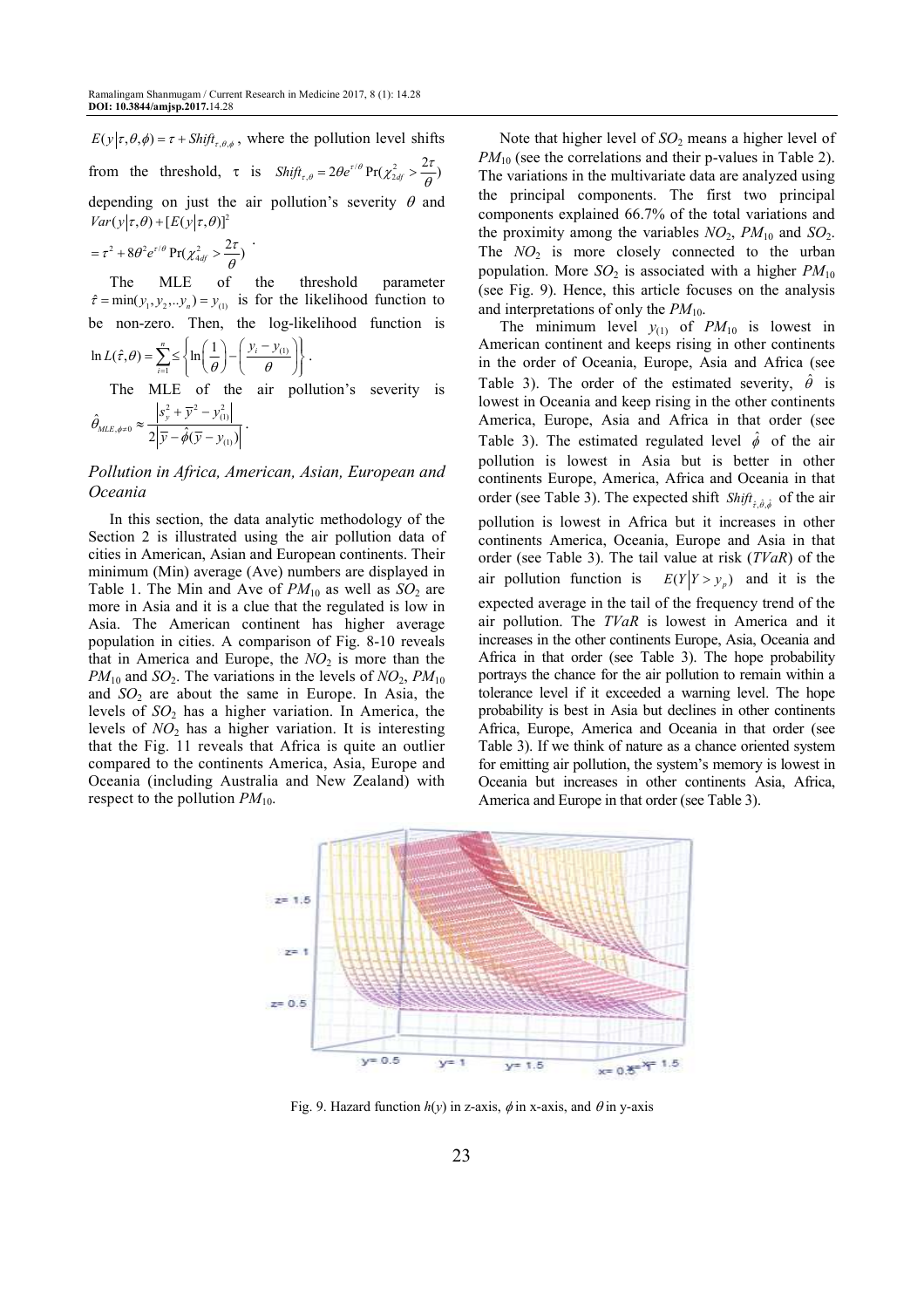

Blue PM 10, Red SO2, Grey NO2





Blue PM10, Red SO2, Grey NO2

Fig. 11. Asian cities



Blue PM10, Red SO2, Grey NO2

Fig. 12. European cities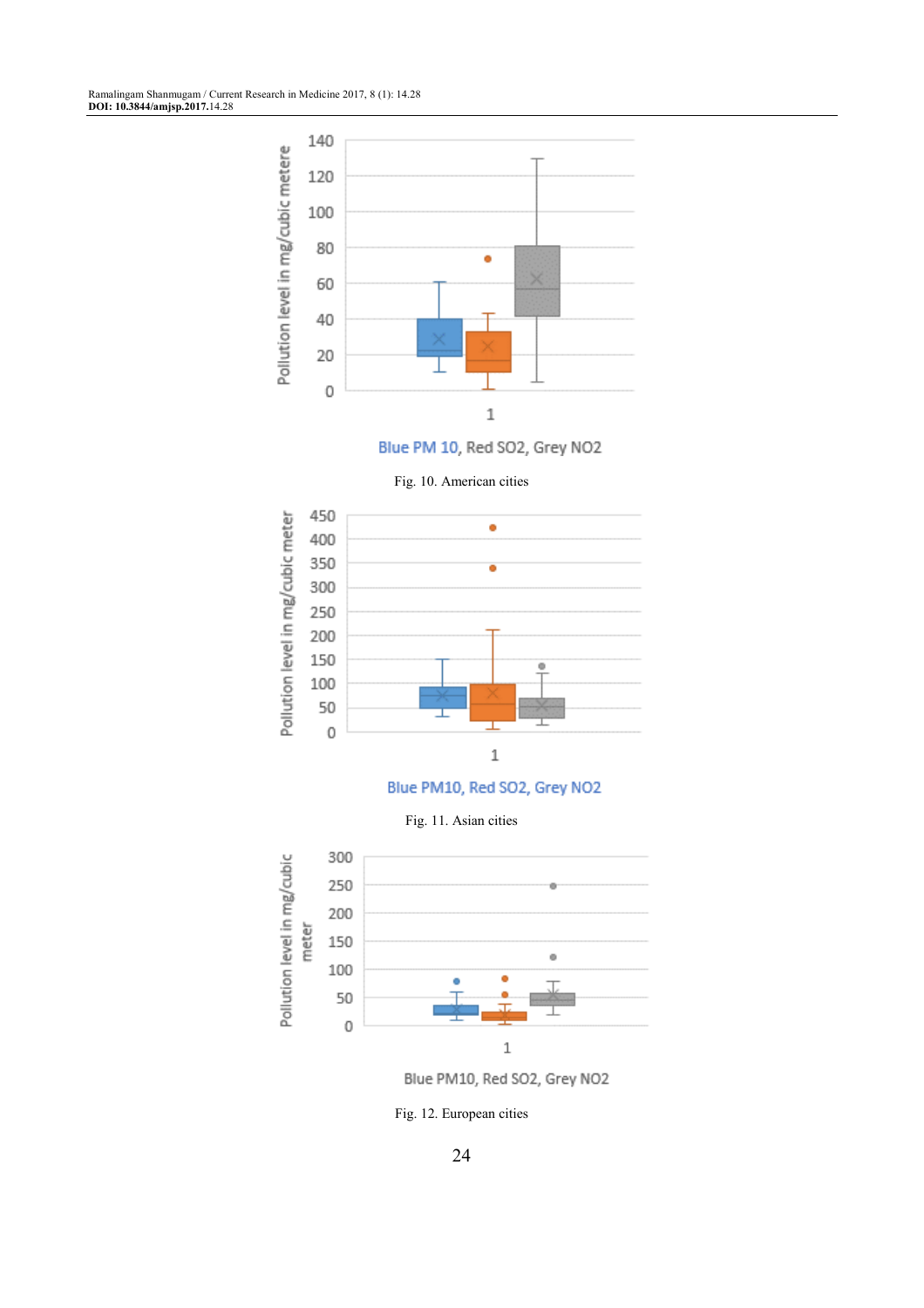

Fig. 13. Proximities among *PM*10, *SO*<sup>2</sup> and *NO*<sup>2</sup>



**Component Plot in Rotated Space** 

Fig. 14. Proximity among the characteristic values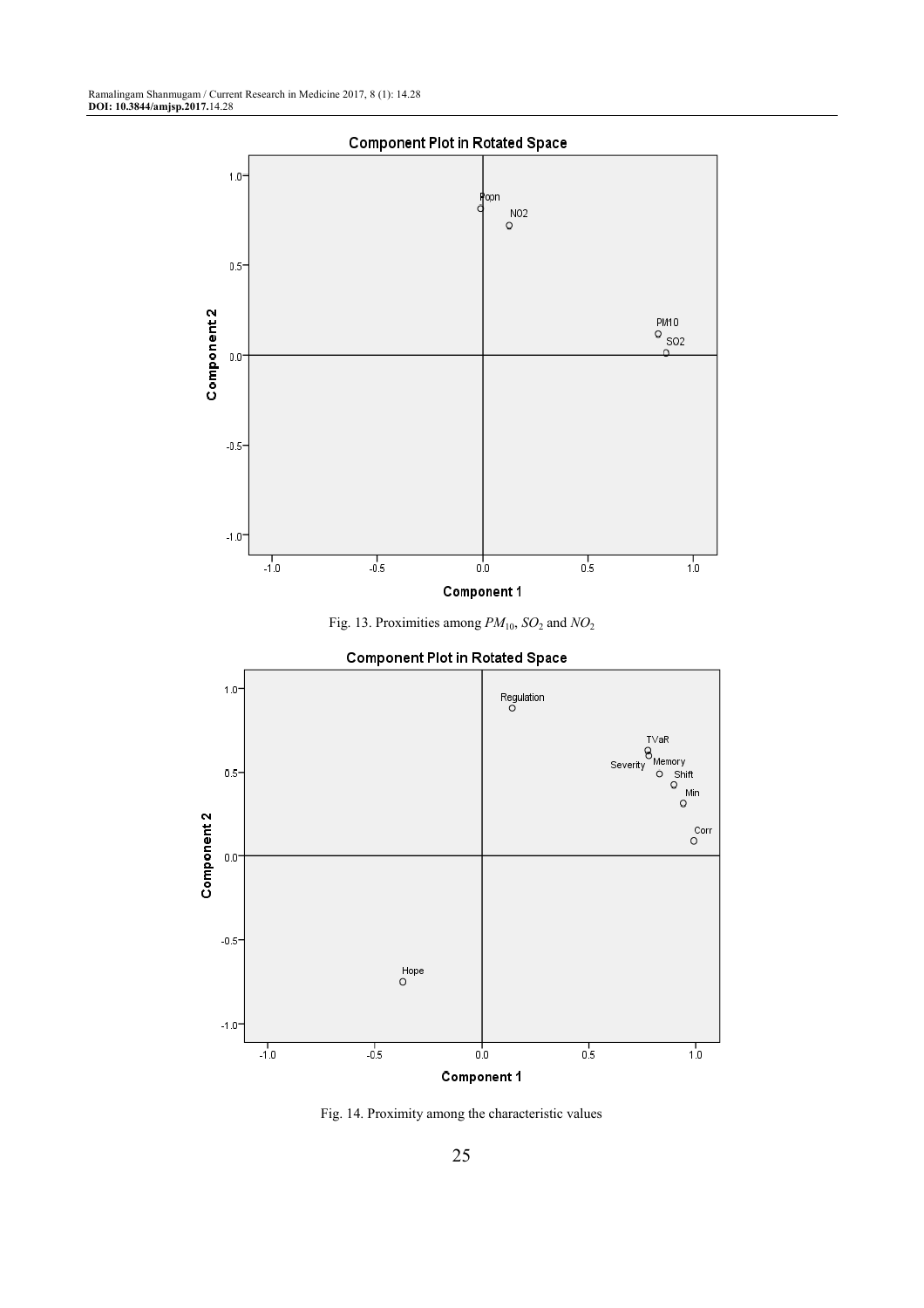

Fig. 15. Proximity among the continents in terms of  $PM_{10}$ 

Table 3. A comparison of *PM*10 related matters among continents: Africa, America, Asia, Europe and Oceania

| $content \rightarrow$<br>Attribute $\downarrow$ | Africa (17 cities) | America (568 cities) | Asia (396 cities) | Europe (511 cities) | Oceania (32 cities) |
|-------------------------------------------------|--------------------|----------------------|-------------------|---------------------|---------------------|
| $\hat{\tau} = y_{(1)}$                          | 20                 | 6                    | 10                | 9                   | 8                   |
| Severity $\hat{\theta}$                         | 159.79             | 40.06                | 116.89            | 51.50               | 34.54               |
| regulated $\hat{\phi}$                          | 0.977              | 0.904                | 0.504             | 0.83                | 2.07                |
| $Shift_{\tau,\theta,\phi}$                      | 0.0001             | 0.02                 | 14.54             | 13.25               | 11.63               |
| TVaR E(Y Y>20)                                  | 177.09             | 59.68                | 69.93             | 63.24               | 127.72              |
| Hope probability<br>$Pr(Y \le 30   Y > 20)$     | 0.63               | 0.54                 | 0.75              | 0.59                | 0.32                |
| $memory_{m=20,s=10,\tau,\theta,\phi}$           | 0.13               | 0.13                 | 0.12              | 0.29                | 0.06                |
| $corr(\hat{\theta}, \hat{\phi})$                | $-0.87$            | $-0.84$              | $-0.77$           | $-0.82$             | $-0.92$             |
| p-value for $H_a$ : $\phi = 0$                  | 0.004              | 0.0001               | 0.0001            | 0.98                | 0.0002              |
| Power for $H_1$ : $\phi$ = 0.5                  | 0.001              | 0.0001               | 0.999             | 0.98                | 0.564               |

Remember that the estimated severity of the air pollution is inversely proportional to the estimated regulated level of the air pollution. This inverse relation is exhibited in their negative correlation. The estimated negative correlation is lowest in Oceania but increases in other continents Africa, America, Europe and Asia in that order (see Table 3). The null hypothesis  $H_0 : \phi = 0$ portrays the insignificant regulated level of the air pollution and the p-value chance of rejecting the null hypothesis. The p-value is highest only in Europe but is smaller in all other continents Oceania, Africa, America and Asia. The power is the probability of accepting the alternative hypothesis  $H_1$ : $\phi = \phi_1$  in a hypothetical scenario in which the true value of the regulated level of

the air pollution is  $\phi_1 = 0.5$ . The power is best in Asia and Europe, is reasonable in Oceania but is worst in African and American continents (see Table 3).

The data analytics based statistical results identify the geometric distance among the results regulated, severity, *TVaR*, memory, shift, minimum and correlation levels of the continents (see Fig. 14) and it confirms the importance of the regulated level in the discussion of air pollution. Consequently, some continents are in close proximity than others with respect to air pollution (see Figure 13, Figure 14 and Figure 15). African continent is alone as an outlier. The American continent is in the opposite spectrum of the Asian continent, while in the middle are the European and Oceania with very similar in the air pollution (see Fig. 15).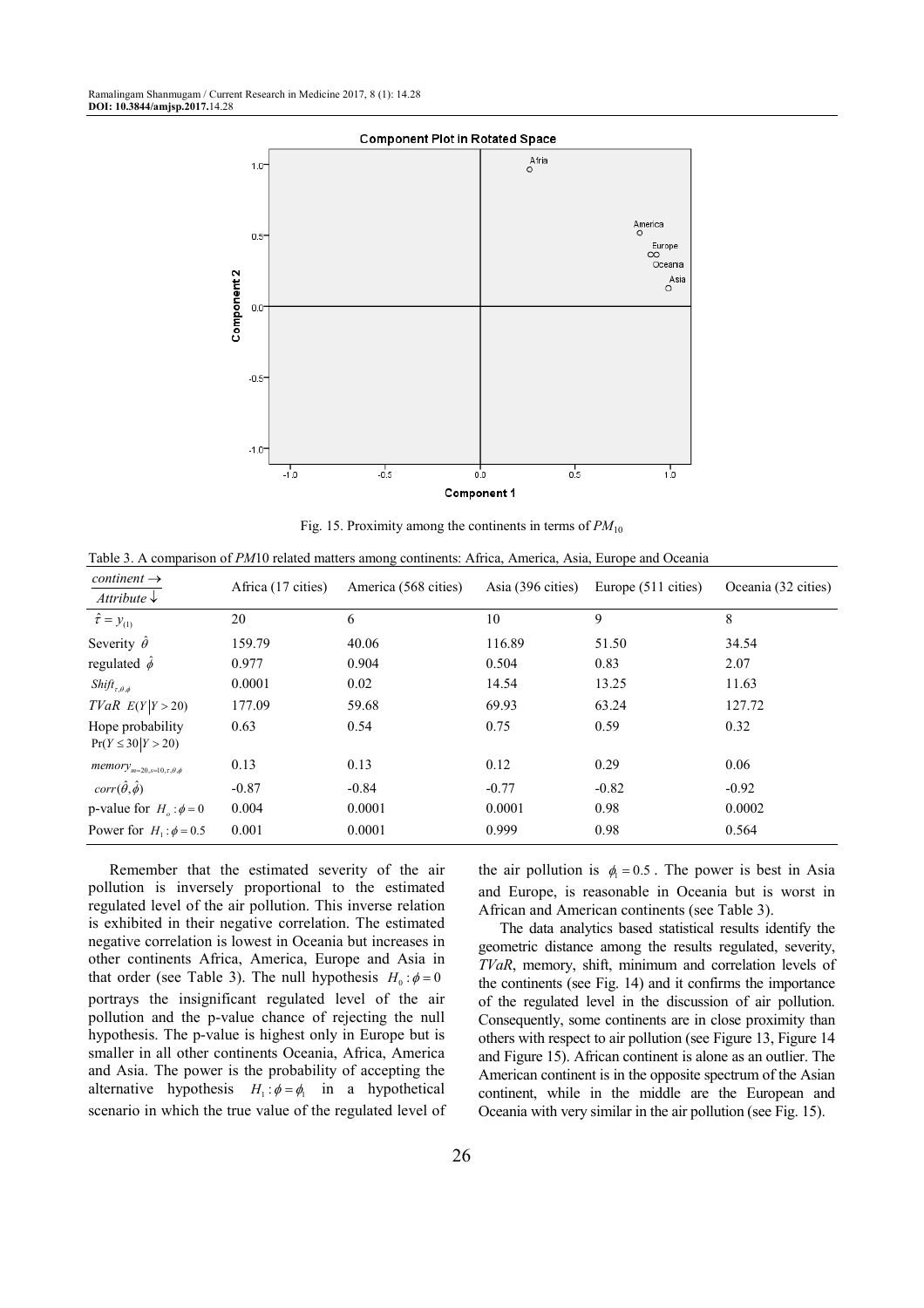# **Comments and Conclusions**

This article has developed new statistical properties of the tapered probability function and demonstrated their utility to analyze and interpret air pollution trend on *PM*<sub>10</sub>. The derived analytical expressions helped to compare Africa, America, Asia, Europe and Oceanic continents. In particular, the extreme occurrences of the *PM*<sub>10</sub> in these continents were captured and explained using the tail value at risk (*TVaR*), a probabilistic measures named hope probability and safety probability, stochastic measure of system's memory level, how much the pollution has shifted on the average and how it controls the volatility of the pollution etc. The maximum likelihood estimators for the severity level, a threshold level and regulated level of the air pollution are obtained and applied in the data to capture and interpret the air pollution proximities among the continents. An expression for the hazard function of the air pollution is derived and demonstrated for all the continents (see Fig. 9).

An expression to quantify the correlation between the estimated the severity level and regulated level of the air pollution has been derived and explained for all the continents. The locally most powerful likelihood ratio test methodology has been developed to examine whether the statistical estimate of the air pollution's regulated level in a continent is significant and to estimate the statistical power of the test in an event having the true regulated level. With all these new expressions, the proximities among the continents with respect to the air pollution. Their graphical illustrations portray the importance of the computed results for the continents. Only the African continent is seen to be outlier compared to the other continents. Special expressions are identified for the Pareto and guaranteed exponential distributions as particular cases of our general results in the article.

All these add to our better understanding the air pollution in cities across the continents. This understanding will assist governing agencies to formulate and implement regulated policies. The environmental professionals can easily mimic the approach of this article in their practice of controlling the air pollution in their jurisdiction. The healthcare professional are helped by the analytic results to better prepare to deal with the health impacts of worst air pollution before it ever occurs. Needless to mention is that the residents who have been suffering in major cities with severe air pollution are helped by the approach and methodology of this article eventually.

# **Acknowledgment**

The author appreciates and thanks the referee for suggestions which improved the presentation.

## **Author's Contributions**

The contents of this article are the opinion and thoughts of the author.

### **Ethics**

There is no violation of ethical standards in the contents.

#### **References**

- Abramowitz, M. and I. Stegun, 1972. Handbook of mathematical functions. U. S. Department of Commerce, National Bureau of Standards.
- Counter, S.A. and L.H. Buchanan, 2004. Mercury exposure in children: A review. Toxicol. Appl. Pharmacol., 15: 209-230.
- Dominici, F., J. Samet and S. Zeger, 2000. Combining evidence on air pollution and daily mortality from the largest 20 US cities: A hierarchical modeling strategy. J. Royal Statistical Society (Series A), 163: 263-302. DOI: 10.1111/1467-985X.00170
- Johnson, N.L., S. Kotz and N. Balakrishnan, 1995. Continuous Univariate Distributions, 2nd Edn., Wiley, NY.
- Kagan, Y.Y. and F. Schoenberg, 2001. Estimation of the upper cutoff parameter for the tapered Pareto distribution. J. Applied Probab., 38A: 158-175. DOI: 10.1239/jap/1085496599
- Louwies, T., L. Int Panis, M. Kicinski, P. De Boever and T.S. Nawrot, 2013. Retinal microvascular responses to short-term changes in particulate air pollution in healthy adults. Environ. Health Perspectives, 121: 1011-6. DOI: 0.1289/ehp.1205721
- Malley, C.S., J.C. Kuylenstierna, H.W. Vallack, D.K. Henze and H. Blencowe *et al*., 2017. Preterm birth associated with maternal fine particulate matter exposure: A global, regional and national assessment. Environ. Int., 101: 173-182. DOI: 10.1016/j.envint.2017.01.023
- Mateen, F.J. and R.D. Brook, 2011. Air pollution as an emerging global risk factor for stroke. J. Am. Medical Association, 305: 1240-1241. DOI: 10.1001/jama.2011.352
- Pareto, V., 1897. Cours d'Économie Politique, Tome Second, Lausanne, F. Rouge, quoted by V. Pareto, 1964, Œuvres Complètes, Publ. by de Giovanni Busino, Genève, Droz, v. II.
- Patel, R.D. and F.P. Schoenberg, 2011. Graphical test for local self-similarity in Univariate data. J. Applied Statistics, 38: 2547-2562.

DOI: 10.1080/02664763.2011.559211

Pope, C.A., 2002. Cancer, cardiopulmonary mortality and long-term exposure to fine particulate air pollution. J. Am. Med. Assoc., 287: 1132-1141. DOI: 10.1001/jama.287.9.1132